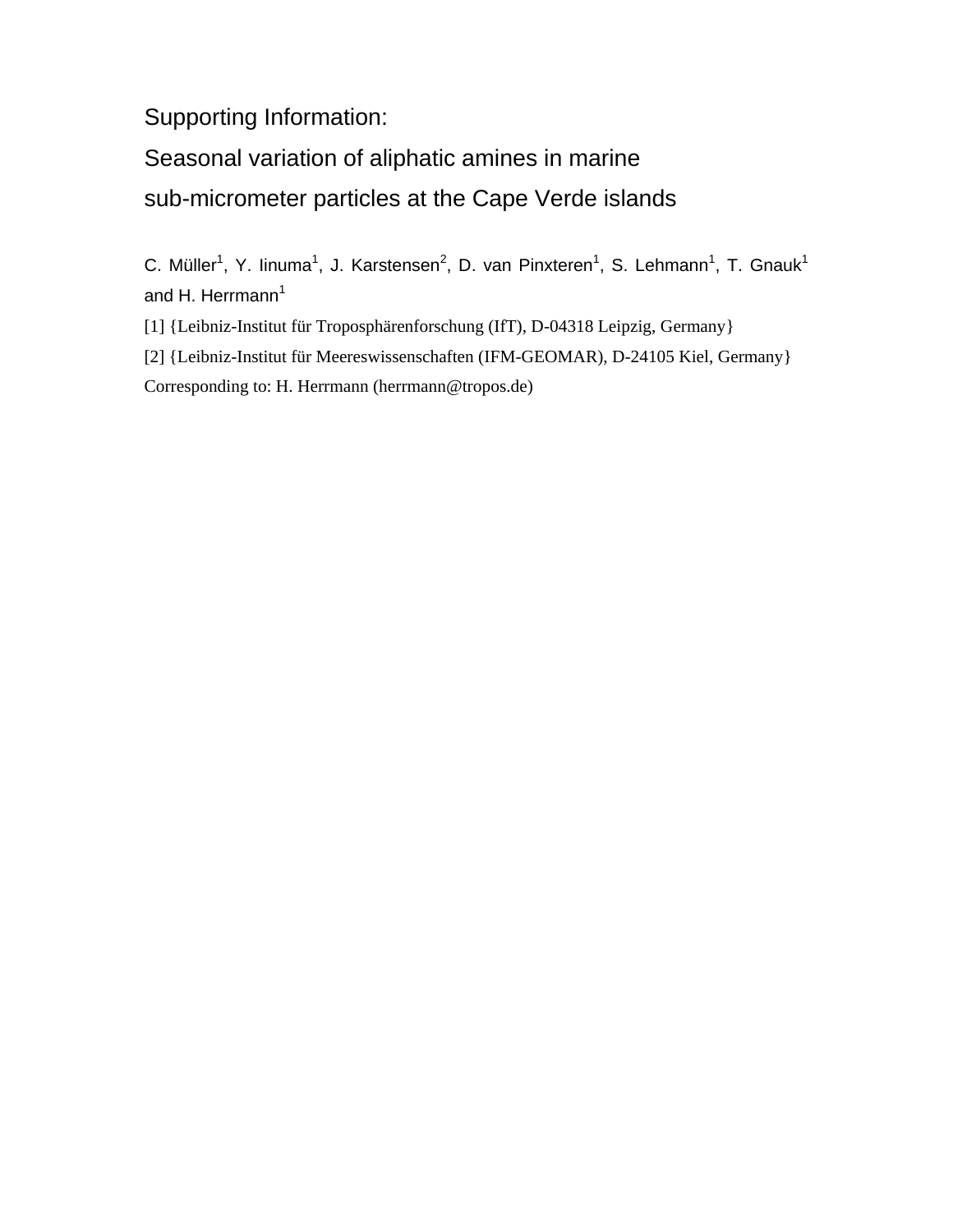Table S1: Merits of analysis for the HPLC/ESI-MS method used in this study. The filter recovery was determined by spiking blank quartz filters with known amounts of amines, and subsequent filter extraction and analysis using the method described in the section 2.3.3. The LOD (limit of detection) is defined as S/N ratio of 3 (signal to noise ratio) at an injection volume of 10 µL. (RT retention time)

|               | Filter recovery (n=4) $\left  R^{2} (n=10) \right $ LOD (n=5) $\left  RT (n=10) \right $ |        |                                |                |
|---------------|------------------------------------------------------------------------------------------|--------|--------------------------------|----------------|
|               | [%]                                                                                      |        | $\lceil \mu M \rceil$          | [min]          |
| Methylamine   | $89 \pm 22$                                                                              | 0.9993 | $0.55 \pm 0.11$                | $22.3 \pm 0.3$ |
| Dimethylamine | $82 \pm 6$                                                                               | 0.9997 | $1.32 \pm 0.19$ 31.2 $\pm$ 0.2 |                |
| Diethylamine  | $96 \pm 10$                                                                              | 0.9997 | $0.81 \pm 0.09$                | $52.8 \pm 0.2$ |
| Morpholine    | $81 \pm 5$                                                                               | 0.9994 | $0.77 \pm 0.04$                | $40.4 \pm 0.2$ |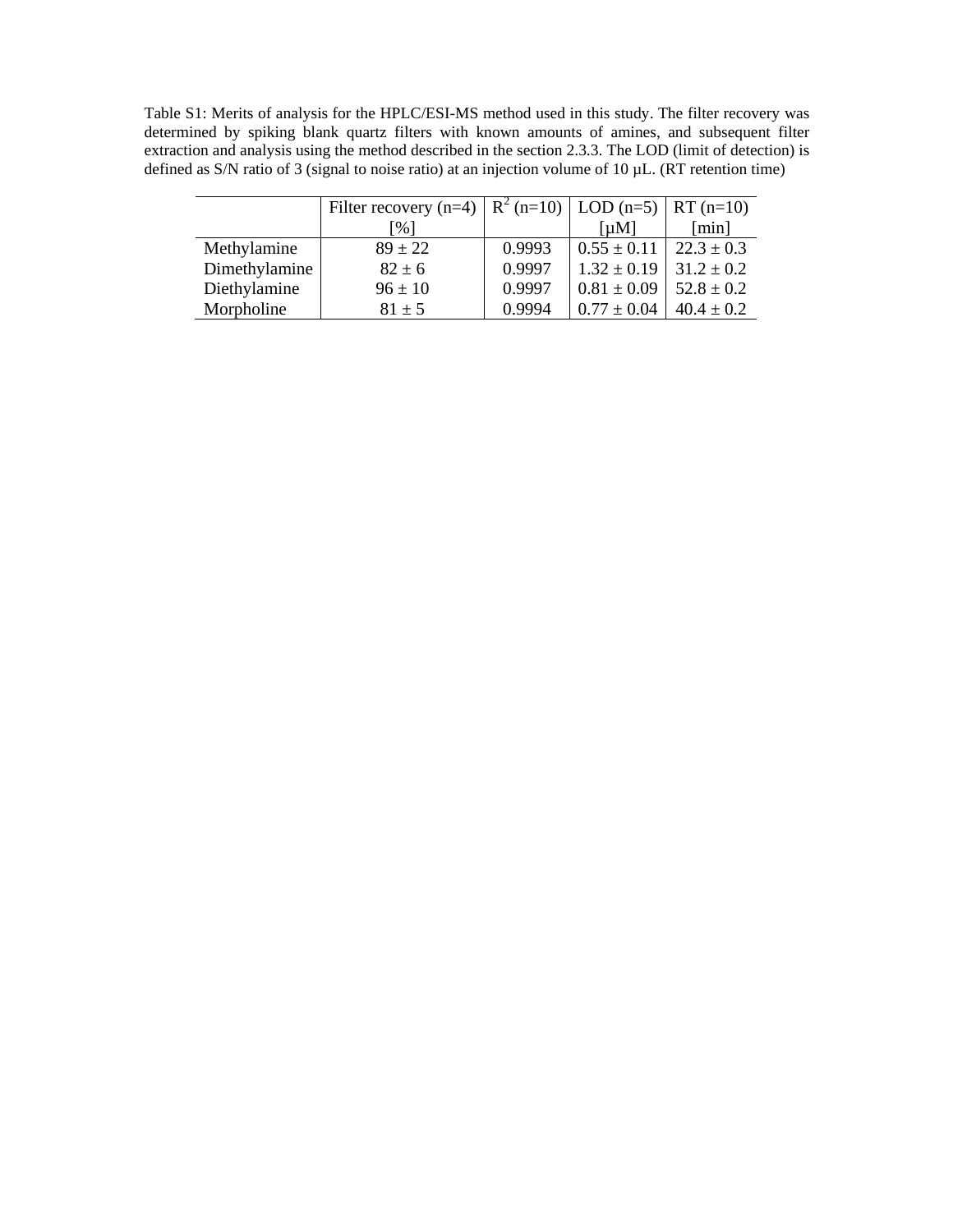

Figure S1: Organic carbon content [left axis,  $\mu$ g m<sup>-3</sup>] detected from five-stage Berner impactor (colored bar) and the contribution of amines in % to the carbon content (right axis, open triangle) detected in the corresponding stage 2 sample.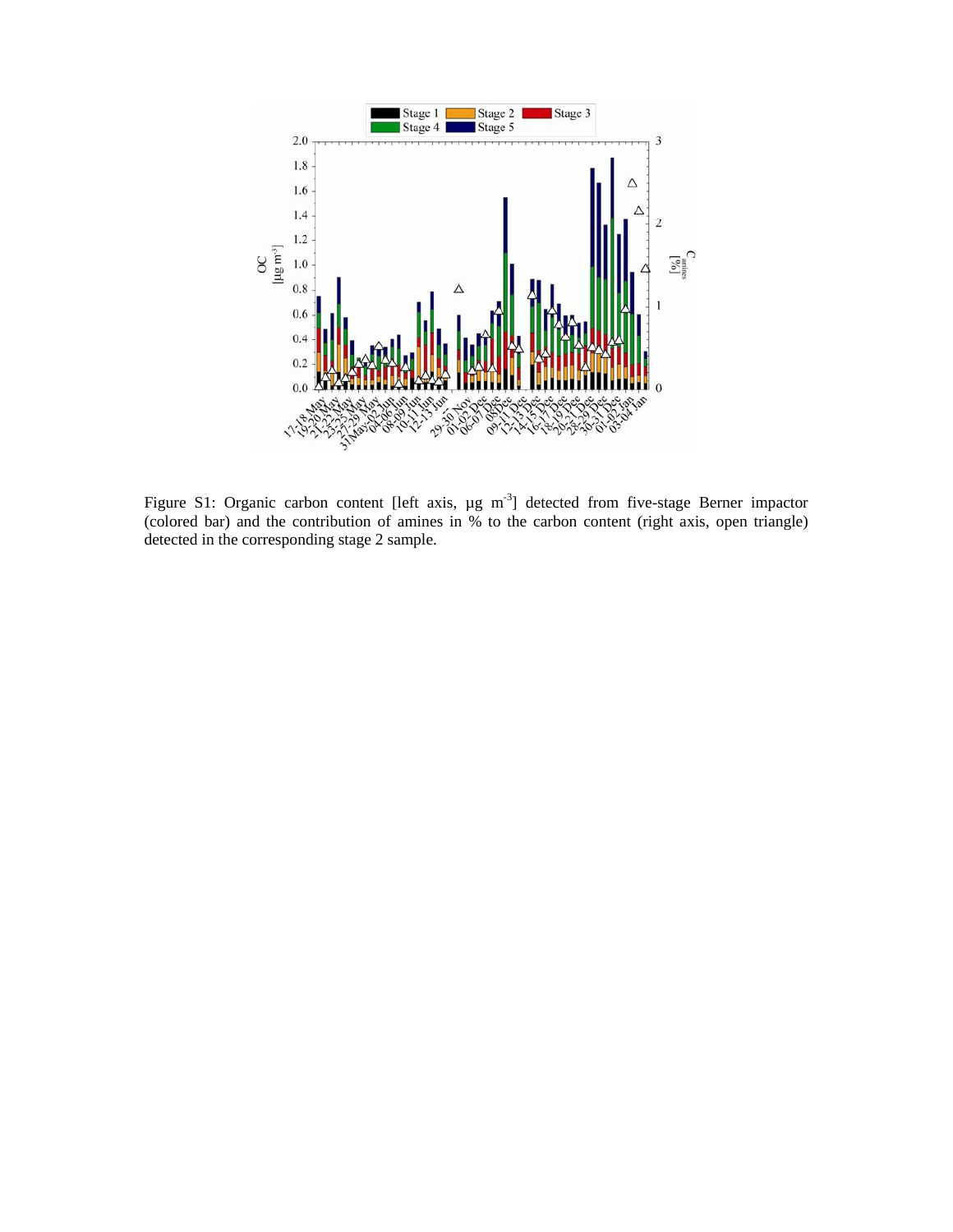

Figure S2: Sum of inorganic nitrogen species and amines [left axis,  $\mu$ g m<sup>-3</sup>] detected from five stage Berner Impactor (colored bar) and the contribution of amines in % to the nitrogen species (left axis, open circle) detected in the corresponding stage two sample.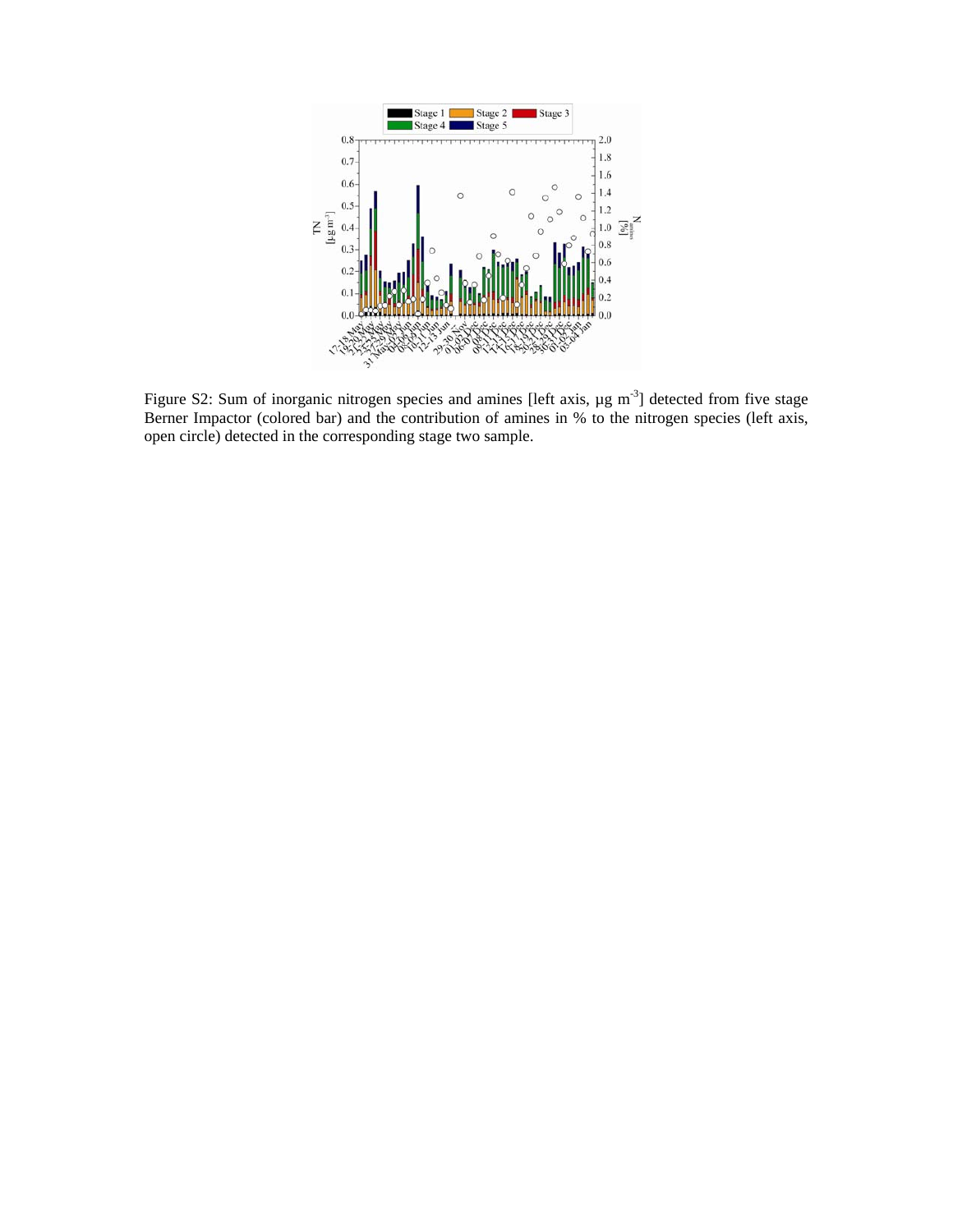

Figure S3: Relative contribution of methylamine (MA), dimethylamine (DMA) and diethylamine (DEA) to the five-stage Berner samples with air masses originating from the open North Atlantic Ocean.